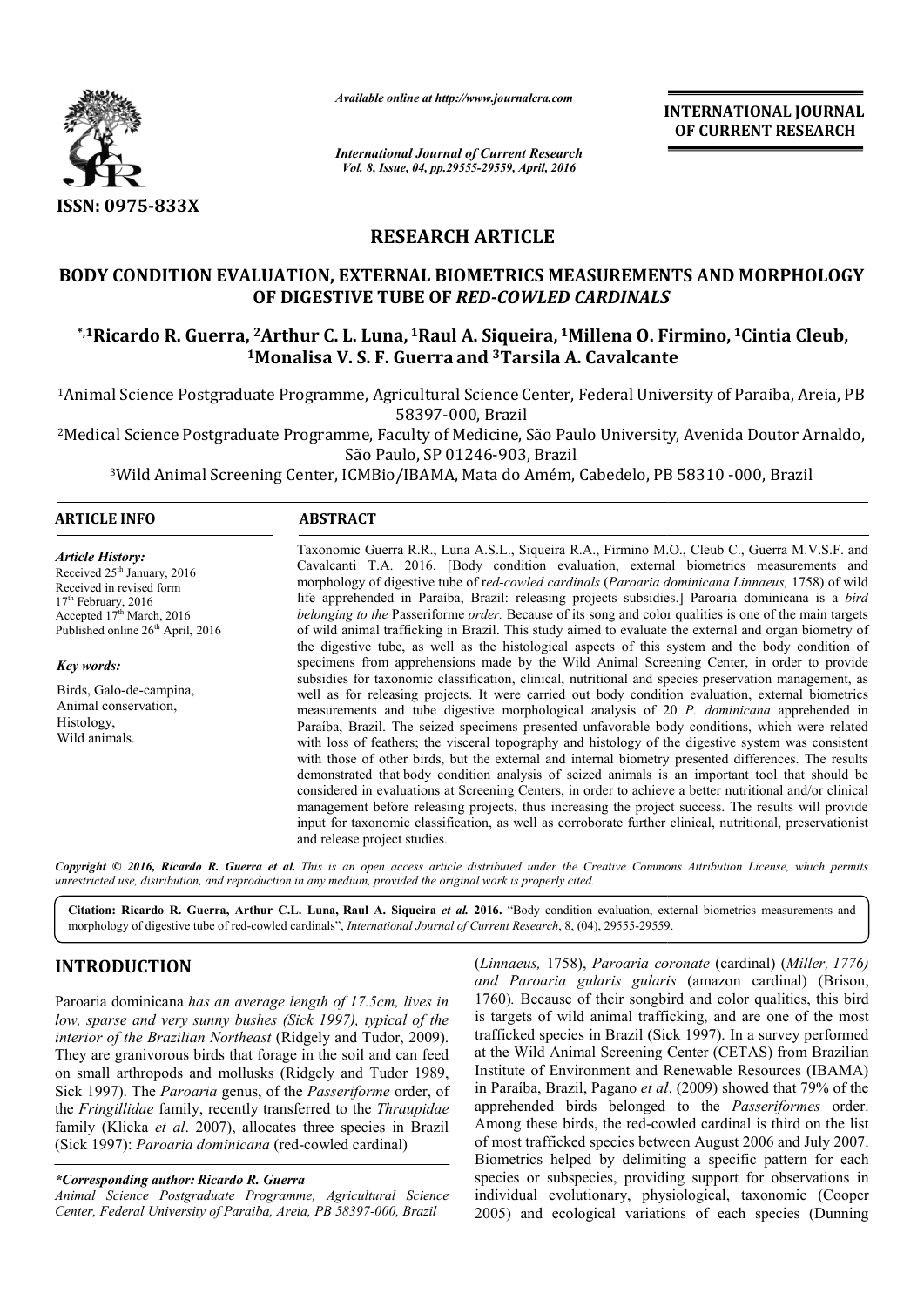1993). These measures emphasize some physiological uniqueness of the species, e.g., the length of the digestive system is inferred in order to assess the rate of food passage and the period of exposure of the food to the intestinal villi, and this provides references for nutritional managements (Cherry and Siegel 1978). Another relevant evaluation is the histological description of wild species, because it provides a basis for classification of the animals in relation to the various ecological food peculiarities (Hofmann 1989, Heleno *et al*. 2011) and gives support to the feeding strategies that these birds may be submitted (Heleno *et al*. 2011). Furthermore, there is only one study with Brazilian wild bird histology (Siqueira *et al*. 2013). Despite *P. dominican*a conservation status be low concerned, the species trafficking made it to disappear from many areas which was native, been the reintroduction by releasing of animals seized one way to the restoration of their area original scope, provided that it is done responsibly. Thus, this study aimed to evaluate external biometry, digestive tube morphology, as well as the body condition of the red-cowled cardinals apprehended in Paraíba, Brazil in order to provide subsidies for taxonomic classification, clinical, nutritional and species preservation management, as well as for releasing projects.

### **MATERIALS AND METHODS**

This study was developed at the CETAS/IBAMA, Cabedelo, Paraíba, Brazil and Federal University of Paraíba, Brazil. The animals were provided for the project according to ethical procedures established in IBAMA agreement number 02019.00129/2009-12. Among the Paroaria *dominicana* (*Linnaeus* 1758) specimens that were seized in captivity and were apprehended during 2012 by inspectors of the CETAS/IBAMA, 20 males that have died by causes not known were utilized. The conditions of all birds were classified and analyzed by their body condition as being: Good, Lean, Cachectic and Obese, by evaluating skeleton, muscular mass and quantity of fat tissue in the back and other subcutaneous extensions (Sanches 2008) and by observing loss or not of plumage. The animals were weighed, and then measured with a digital pachymeter. The measurements taken were: total length with feathers, total length without feathers, length of the tail, length of the tarsus, length of the wings with feathers, length of the wings without feathers, length of the wings closed, length of the head, width of the head, height of the beak, width of the beak, length of the beak, length of the middle toe with claw, length of the middle toe without claw, width of the thorax, width of the abdomen, length of the esophagus, length of the proventriculus, length of the gizzard, width of the gizzard, thickness of the gizzard wall, length of the intestine, and sum of all the extension of the digestive tube (DT), in accordance with measurements used by Bierregaard (1988) and with the standard norms used for birds (Sick 1997, Baumel 1993). The biological samples de tongue, esophagus, ingluvies, pro-ventriculus, ventriculus and intestine were collected from all animals and fixed in formaldehyde 10%. Standard procedure for histology were performed. Hematoxylin-eosin staining and Masson's trichrome were carried out. Photographs were taken on an Olympus BX-60 (Olympus, Tokyo, JAP) microscope and a Zeiss AxioCam (Carl Zeiss, Jena, GER) camera coupled with the execution of a Ks-400 (Carl Zeiss, Jena, GER) digital image capture program.

### **RESULTS AND DISCUSSION**

The male specimens of Paroaria *dominicana* seized weighed 23.54±5.44g and had a total length with feathers of 16.94±0.76cm being minor (17.5cm) and lighter (25g) than described by Sick (1997) for wild specimens. The study of body conditions showed that 10% of the birds analyzed were obese, with great accumulation of fat tissue and 50% of these animals showed loss of plumage in at least some area of the body; 20% were in good condition, without loss of plumage and normal accumulation of fat tissue; 50% were lean, showing visible signs of maltreatment, with little accumulation of fat tissue and lack of plumage in several regions of the body; and 20% were in cachectic state also with lack of plumage in several regions of the body. The unfavorable body conditions observed are due how these animals are caged, type of cage used, population density, nutrition, hygiene conditions and consequently the health condition, which the animals are subjected. Even obese animals, are result of a wrong nutritional management and lack of space. The present study has demonstrated a positive relationship between unfavorable body condition (obese, lean and cachectic) and loss of feathers  $(83.42\%)$  (r>0,047) in the specimens studied, showing the poor nutritional and health status of the birds, thus interfering with the behavioral and clinical status, invalidating birds reproduction and possibly the reintroduction projects. Wolf *et al*. (2003) also describes the relationship between the loss of feathers rate and body mass, concluding that the nutritional needs influence the growth and maintenance of feathers.

In Brazil reintroduction by releasing is still challenged in scientific circles, contrary to what occurs in Europe (Yalden and Albarella 2010) for example; however, there are encouraging reports of success when they are performed with technical criteria (Wanjtal and Silveira 2000, Lima 2005, IBAMA 2006, 2009, 2012, Soorae 2010). Thus, extensive knowledge is required since screening until the selection of specimens, been essential that only individuals with good physical and health conditions has been chosen (IBAMA 2012). In São Paulo CETAS the index of nature reintegration (2003 to 2011) was 34.35% (IBAMA 2012), for Paraíba CETAS there are no such data. For *P. dominicana* releasing projects to repopulate areas in which this bird disappeared or to increase the gene flow of population, we suggest to use the methodology of body condition (Sanches 2008) employed in this work, as a complement to routine tests. In this methodology the animals are divided into obese, good lean or cachectic. Of these, only those with good condition would be destined for release; others would be redirected to a nutritional and clinical management, before being employed in releasing programs, since that reintroduction of animals in nature is a priority according to IBAMA (IBAMA 2012). Must be emphasized that despite *P. dominicana* do not be an endangered species (IUCN 2009), it is known that the results obtained with common species should not be overlooked once they may guide future management programs for endangered species (IBAMA 2012). Although the *P. dominicana* species has been widely studied in its ecological aspects, because of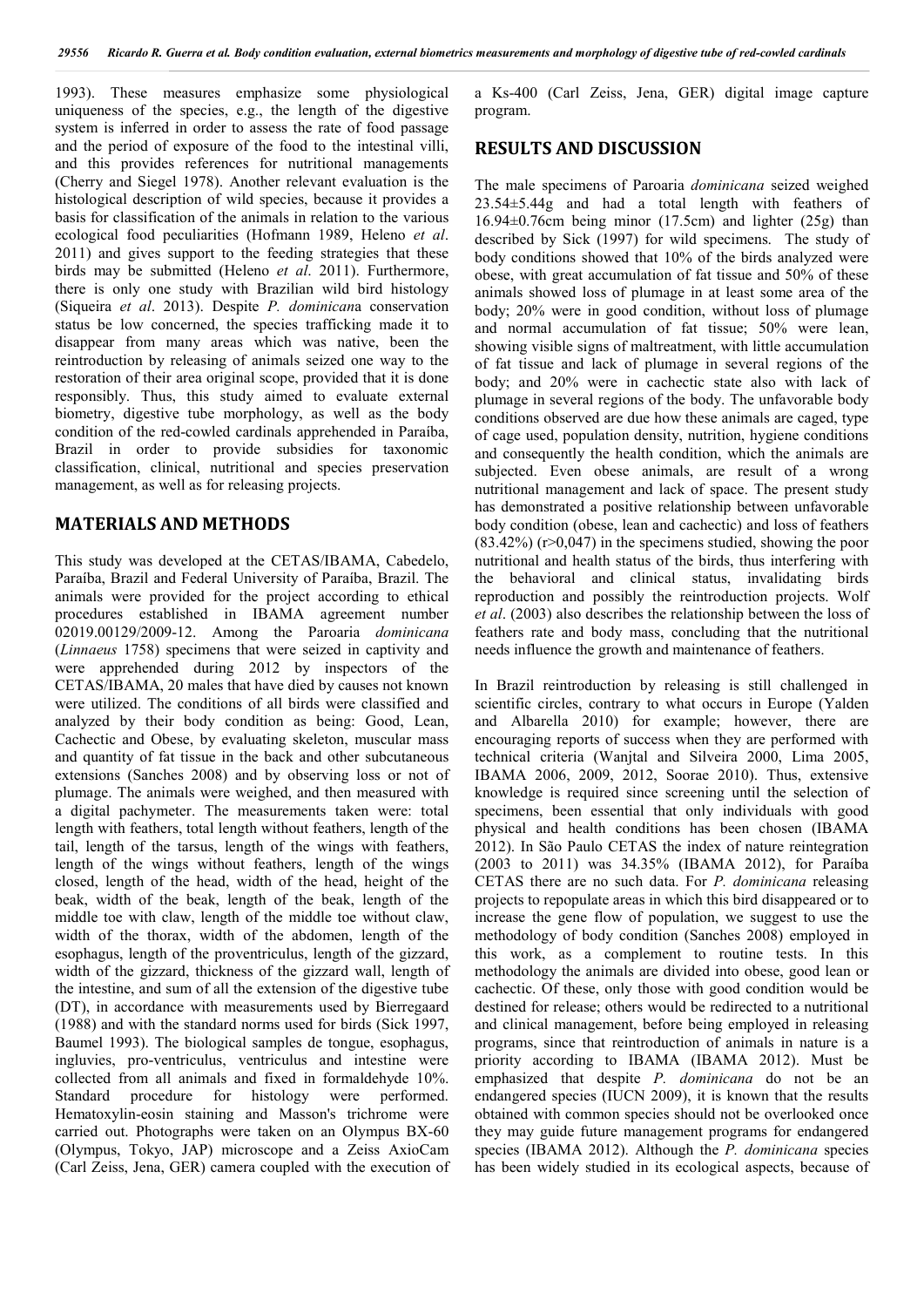animal trafficking (Sanches 2008), there is still a lack of data on external and internal biometrics. These data provide subsidies for a thorough taxonomic characterization of the species, and for a better nutritional and clinical management, and can be found respectively on Tables 1 and 2.

#### **Table 1. Weight (g) and external biometrics measurements (mm) of 20** *Paroaria dominicana,* **males, apprehended by CETAS-IBAMA/PB. Mean ± standard deviation**

| External biometric measurements       | Male              |
|---------------------------------------|-------------------|
|                                       | Mm                |
| Total length with feathers            | $169.44 \pm 7.64$ |
| Total length without feathers         | $98.18 \pm 8.06$  |
| Length of tail                        | $71.25 \pm 13.69$ |
| Length of the tarsus                  | $37.54 \pm 2.05$  |
| Length of the wing with feathers      | $115.70 \pm 8.08$ |
| Length of the wing without feathers   | $56.82 \pm 3.17$  |
| Length of the closed wing             | $84.97 \pm 2.85$  |
| Length of the head                    | $21.17 \pm 2.36$  |
| Width of the head                     | $16.72 \pm 0.29$  |
| Beak height                           | $10.26 \pm 0.58$  |
| Width of the beak                     | $9.60 \pm 0.29$   |
| Length of the beak                    | $15.86 \pm 1.44$  |
| Length of the middle toe with claw    | $18.29 \pm 1.39$  |
| Length of the middle toe without claw | $13.72 \pm 1.52$  |
| Width of the tórax                    | $21.39 \pm 2.02$  |
| Width of the abdomen                  | $18.6 \pm 2.25$   |
|                                       | G                 |
| Weight                                | $23.54 \pm 5.44$  |

**Table 2. Digestive tube biometrics measurements (DT) (mm) of 20**  *Paroaria dominicana* **males, apprehended by CETAS-IBAMA/PB. Mean ± standard deviation**

| Biometric measurements of the GIT | Male               |
|-----------------------------------|--------------------|
|                                   | Mm                 |
| Length of the esophagus           | $49.90 \pm 4.37$   |
| Length of the proventriculus      | $14.38 \pm 2.61$   |
| Length of the gizzard             | $15.14 \pm 1.32$   |
| Width of the gizzard              | $15.14 \pm 1.32$   |
| Thickness of the gizzard          | $7.88 \pm 0.81$    |
| Length of the intestine           | $193.36 \pm 15.28$ |
| Sum of the lengths of the GIT     | $293.79 \pm 19.52$ |

The size was superior to that of other Brazilian species of the type, such as *P. capitata* (Cavalaria) and *P. baeri* (Cardeal-de-Goiás) (Sick 1997), both with 16.5cm. The length of the wing with feathers of the *P. dominicana* (115.70±8.08mm) was greater than that found for other *Passeriformes* such as the *Thraupis sayaca* (Sanhaçu-cinzento) (92.1±2.4mm), *Thraupis bonariensis* (Sanhaço-amarelo) (92.7±0.6mm) e and smaller than the of Turdus rufiventris (*Sabiá-laranjeira*) (119.8±3.4mm) and Pitangus sulphuratus (*Bem-te-vi) (120.3±5.3mm)* (Burgoni 2002). The tarsus can have significant variations even among strains or subspecies, as is observed in chickens (*Gallus gallus domesticus*) (Getty 1981). *P. dominicana* had larger tarsus (37.54±2.05mm) than other species of *Passariformes* described by Burgoni (2002), such as *P. Sulphuratus* (25.3±2.3mm) and *T. rufiventris* (35.5±1.5mm), even though these birds are larger. The length of the tail  $(71.25 \pm 13.69$ mm) was similar to that of the male *Thraupis bonariensis* (72.3±2.1mm) and the female *Molothrus bonariensis* (Chupim) (70.0±2.3mm) (Burgoni 2002). Biometric measurements of the digestive tube (DT) of birds are limited in literature, which is mostly restricted to commercial birds. The proventriculus (14.38±2.61mm) size cannot be compared once there are not data in the literature for other *Passeriformes.* The DT/body size ratio of *P. dominicana* (1.73) is lower than that of the saffron finch (Siqueira *et al*. 2013), and is 1.81. The visceral topography analysis (Fig.1) revealed similarities to that described by Dyce *et al*. (2004) for domestic birds and for Australian parakeet (*Melopsittacus undulatus)* (Matsumoto *et al*. 2009). The tongue was found long and thin, projected through the beak. The esophagus was like a distensible tube, relatively fine, thicker in the thoracic abdominal cavity where the ingluvies (crop) is located. This is the saccular dilatation of the esophagus in the distal portion near the pro-ventriculus (König and Liecbich 2004). The proventriculus was along the median plane, showing a spindle shape as described by Coelho (2002). It had a darker color; located subsequent to this was the gizzard. The gizzard was ventral to the pro-ventriculus, and connected to the small intestine. The liver was dark, had two lobes, and was connected cranially by a dorsal bridge to the heart. The intestines occupied the caudal part of the body cavity, with intimate contact with the gizzard and the reproductive organs. There was no presence of caeca, which are found in some domestic birds (König and Liecbich 2004, Monteiro *et al*. 2009).

The histological structure of the DT for Brazilian *Passeriformes* are rare, there is just one species described (Siqueira *et al*. 2013). The histology of *P. dominicana* DT had similarities to that described for other birds such as the Australian parakeet (Matsumoto *et al*. 2009), saffron finch (Siqueira *et al*. 2013) and partridges (Rossi *et al*. 2005). The tongue (Fig.2A) presented keratinized stratified squamous epithelium and hyaline cartilage through its entire length, comparing to endochondral bone described in other birds, such as chicken (Bacha and Bacha 2003). As in the ostrich (Monteiro *et al*. 2009) the esophagus of *P. dominicana* (Fig.2B) showed the mucosa covered by a keratinized stratified squamous epithelium, lamina propria composed of less evident loose connective tissue and with more mucous secretion glands than chickens (Bacha and Bacha 2003), and muscularis mucosae. The submocusa with connective tissue and glands was followed by the muscular layer (striated skeletal muscle) showed two segments, the inner circular and outer longitudinal, similar to those described for ostriches (Monteiro *et al*. 2009).



**Fig. 1. The digestive system of** *Paroaria dominicana* **apprehended by CETAS-IBAMA/PB. (A,B) Digestive tube morphology**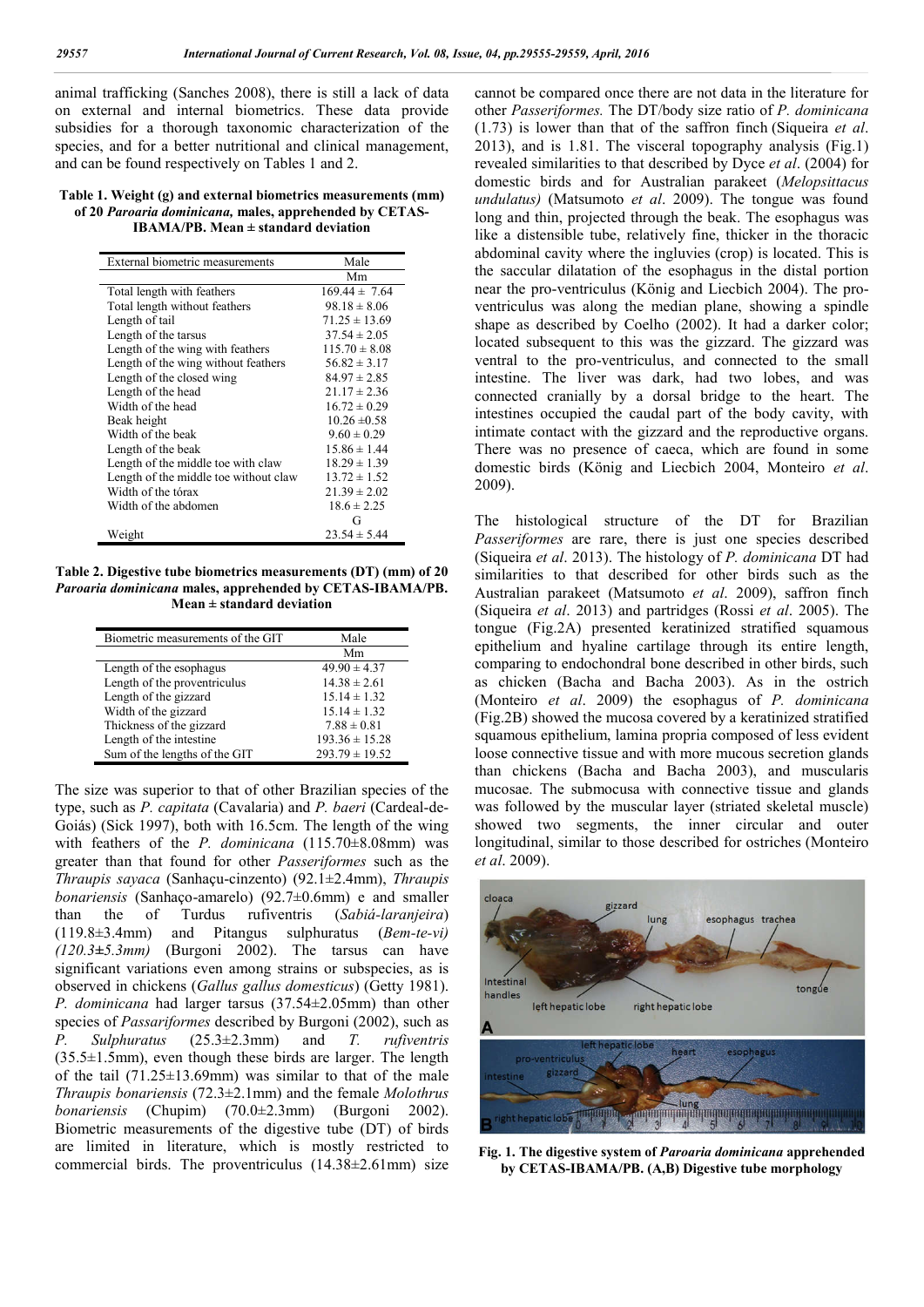In the ingluvies (Fig.2C), after the serosa, the muscle layer formed by circular (inner) and longitudinal (external) bundles, similar to the domestic chicken (Bacha and Bacha 2003) and young ostriches (Monteiro *et al*., 2009) were found. The submucosa was thicker than the esophagus, however similar histologically. The mucosa possessed stratified squamous epithelium and glands in the lamina propria.



**Fig. 2.** *Paroaria dominicana* **digestive tube. (A) Tongue: akeratinized stratified squamous epithelium; b- hyaline cartilage with chondrocytes. Hematoxilin-eosin stain, obj.40x. (B) Esophagus: a- keratinized stratified squamous epithelium; arrowsecretion glands of lamina propria mucosae; b- submucosa; c1 inner circular muscular layer; c2- outer longitudinal muscular layer (both striated skeletal muscle); d- Serosa; asteristicesophagus content; magnification: 200x; Masson trichrome stain. (C) Ingluvies (crop): arrow- stratified squamous epithelium; arrow head- mucous glands of lamina propria of mucosa; magnification: Hematoxilin-Eosin stain, obj.10x. D) Proventriculus: a- mucosa with simple prismatic epithelium; bmultitubular glands of submucosa (c); d- muscular layer involved by serosa, magnification: Hematoxilin-eosin stain, obj.10x. (E) Gizzard (ventriculus): a- keratinoid; b- tubular glands that produce keratinoid with simple prismatic epithelium; csubmucosa; d- muscular layer; magnification: 100x; Masson trichrome stain. (F) Initial portion of intestine: arrow headintestinal villi; a- crypt of Lieberkuhn; broach- inner circular bundle of muscular layer; arrow- outer longitudinal bundle of muscular layer. Hematoxilin-eosin stain, obj.10x. (G) Final portion of intestine: a- Lieberkuhn glands of villi crypt; bmuscular layer with a unique bundle. Hematoxilin-eosin stain, obj.10x. (H) Intestinal villis with a simple prismatic epithelium (a) including globet cells (arrow heads) and a lamina propria (b). Hematoxilin-eosin stain, obj.40.x**

The pro-ventriculus (Fig.2D) showed folds in its lumen, which was coated with simple prismatic epithelium. The lamina propria was composed of connective tissue with blood vessels, as seen in *Paroaria gularis gularis* (amazon cardinal) (Catroxo *et al*. 1997). The submucosa exhibited multitubular glands also corroborating Catroxo *et al*. (1997). The muscle layer showed smooth muscle and the serosa was rich in blood vessels, such as in domestic chickens (Bacha and Bacha 2003).

The structure of the gizzard (Fig.2E) was similar to that found for *P. gularis gularis* (Catroxo *et al*. 1997), Australian parakeet (Matsumoto *et al*. 2009) and domestic chickens (Bacha and Bacha 2003); the muscular layer being voluminous because of its biological function. The mucosa showed low folds, lined by simple prismatic epithelium. The lamina propria was formed by dense connective tissue, occupied by numerous simple deep tubular glands that produce the keratinoid, as in other domestic birds (Bacha and Bacha 2003, Samuelson 2003). The initial portion of the intestine (Fig.2F) showed serosa; muscular layer with smooth muscle bundles, followed by a layer of submucosa and a not very thick muscularis mucosae layer. In the lamina propria of the mucosa secretory units were found. The lumen of this organ was formed by villi with simple columnar epithelium including goblet cells similar to domestic birds (Samuelson 2003). The final portion of the intestine (Fig.2G,H) differed from the initial portion because it had only one muscle bundle in the muscle layer, the inner circular, corroborating that of the Australian parakeet (Matsumoto *et al*. 2009). Thus, the unprecedented data obtained by evaluating body condition, external biometrics and morphological analysis of the DT of *P. dominicana* apprehend can provide subsidies for a more individual taxonomic classification*,* as well as, corroborate posterior clinical, nutritional, and preservationist studies, and release projects in Screening Centers. The results also demonstrated that there are a positive relationship between unfavorable body condition and loss of feathers and that the body conditions study of animals seized can be an important tool and should be considered in evaluations at Screening Centers in order to have a better nutritional and/or clinical management, before releasing projects.

### **REFERENCES**

- Bacha W.J. and Bacha L.M. 2003. Atlas Colorido de Histologia Veterinária. 2<sup>nd</sup> ed. Roca, São Paulo. 457p.
- Baumel J.J., King A.S.J., Breazile E., Evans H.E. and Vanden B.J.C. 1993. Handbook of Avian Anatomy: Nomina Anatomica Avium. 2nd ed. *Nuttall* Ornitolhogical Club, Cambridge.
- Bierregaard Jr R.O. 1988. Morphological data from understory in terra firma forest in the Central Amazonian basin. Revta Bras. Biol. 48:169-178.
- Burgoni L., Mohr L.V., Scherer A., Efe M.A. and Scherer S.B. 2002. Biometry, moult and brood patch parameters of birds in Southern Brazil. Revta Bras. Ornitol. 10:85-94.
- Catroxo M.H.B., Lima M.A.I. and Cappellaro C.E.M.P.D.M. 1997. Histological aspects of the stomach (Proventriculus and Gizzard) of the red capped cardinal (*Paroaria gularis gularis* Linnaeus, 1766). Revta Chil. Anat. 15:19-27.
- Cherry J.A. and Siegel P.B. 1978. Selection for body weight at eight weeks of age. Feed passage and intestinal size of normal and dwarf chickens. Poult. Sci. 57:336-340.